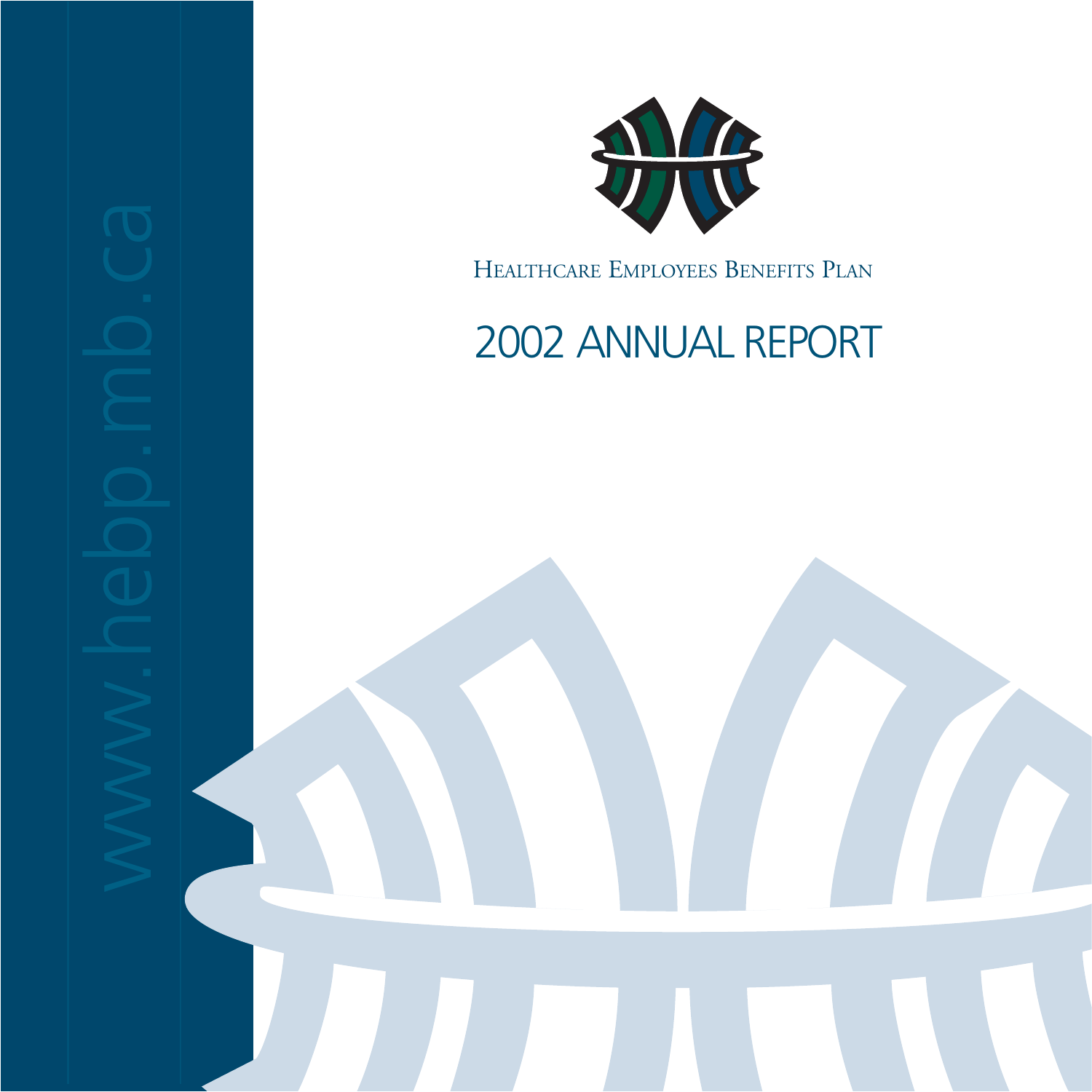## **Contents**

- 3 Introduction
- 4 Report from the Chair of the Board
- 5 Report from the Executive Director
- 6 Governance Structure
- 7 Management's Responsibility for Financial Reporting

### *2002 Highlights*

- 8 Group Healthcare Plan
- 12 Dental Plan
- 14 Retiree Group Healthcare Plan
- 16 Group Life Insurance Plan
- 18 Disability and Rehabilitation Plan
- 22 **HEBP Directory**



HEALTHCARE EMPLOYEES BENEFITS PLAN - MANITOBA

For more detailed financial information or additional information about HEBP, please contact us.

900 – 200 Graham Avenue Winnipeg, MB R3C 4L5 Phone: (204) 942-6591 Toll Free (Outside Winnipeg): 1-888-842-4233 Fax: (204) 943-3862 Website: www.hebp.mb.ca E-mail: communications@hepp.mb.ca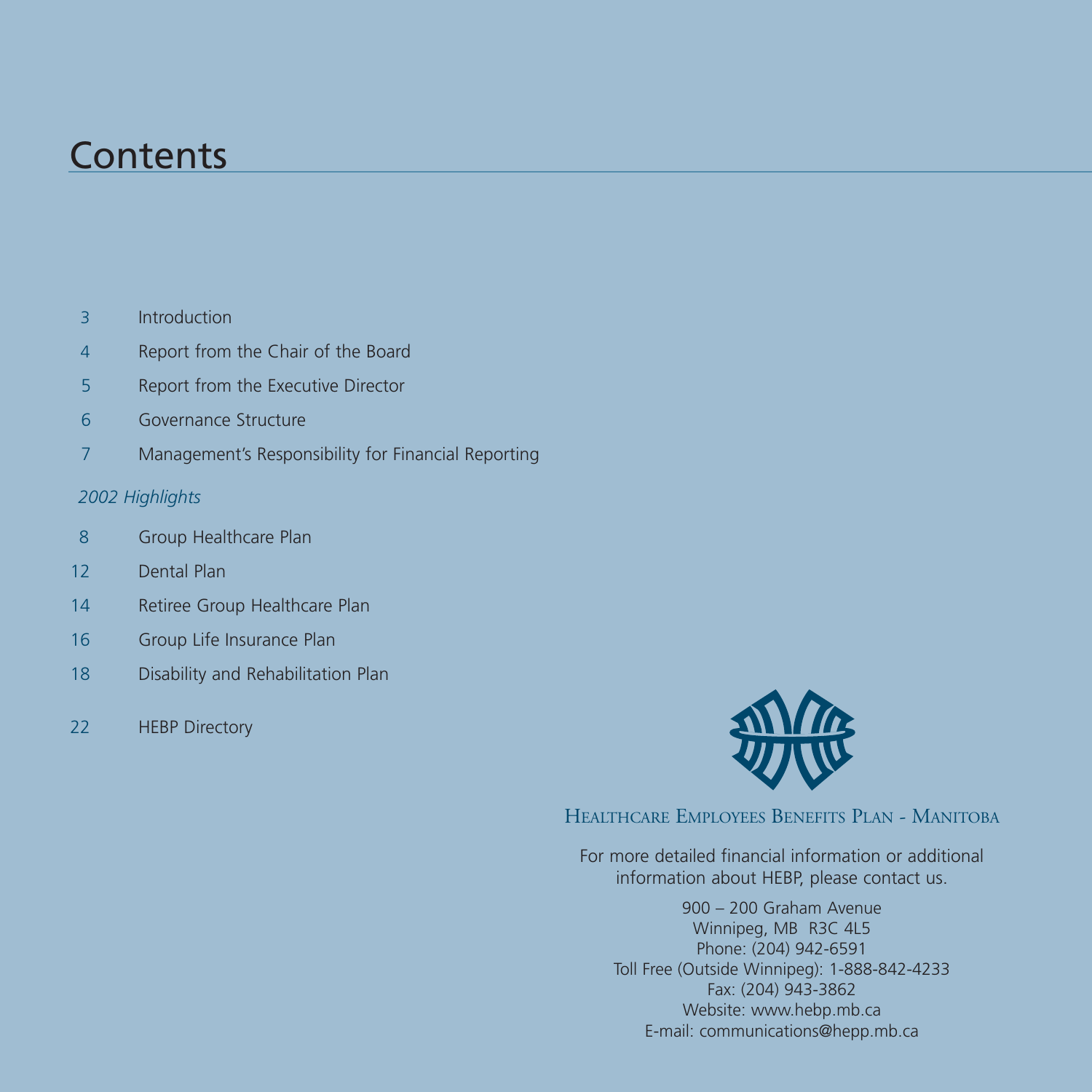# Introduction

The Healthcare Employees Benefits Plan (HEBP) offers Group Healthcare, Dental, Disability and Rehabilitation (D&R) and Life Insurance Plans to eligible healthcare employees and their families throughout Manitoba.

Employers don't necessarily participate in each of the benefit plans offered by HEBP. Employees should check with their employer for coverage clarification.

Additional information on benefits and maximums is available in Plan brochures and on the HEBP website: www.hebp.mb.ca

| <b>Active Members</b> |                         |          |               |        |           |        |
|-----------------------|-------------------------|----------|---------------|--------|-----------|--------|
| Year                  | <b>Group Healthcare</b> |          | <b>Dental</b> | Life   | D&R       |        |
| (As at Dec.31)        | <b>Basic</b>            | Enhanced | Total         |        | Insurance |        |
| 2002                  | 8.165                   | 12.444   | 20,609        | 19,153 | 28,987    | 26,912 |
| 2001                  | 7.778                   | 12.237   | 20,015        | 17,891 | 28,953    | 23,965 |
| 2000                  | 7,713                   | 12.415   | 20,128        | 17,042 | 27,200    | 23,885 |

## *Plan Membership*

## **Retired Members**

| Year<br>(As at Dec.31) | <b>Healthcare Plan</b><br>(Levels   & II) | <b>Post-Retirement</b><br>Life Insurance |
|------------------------|-------------------------------------------|------------------------------------------|
| 2002                   | 3,694                                     | 3,283                                    |
| 2001                   | 3,484                                     | 3,008                                    |
| 2000                   | 3,571                                     | 2,696                                    |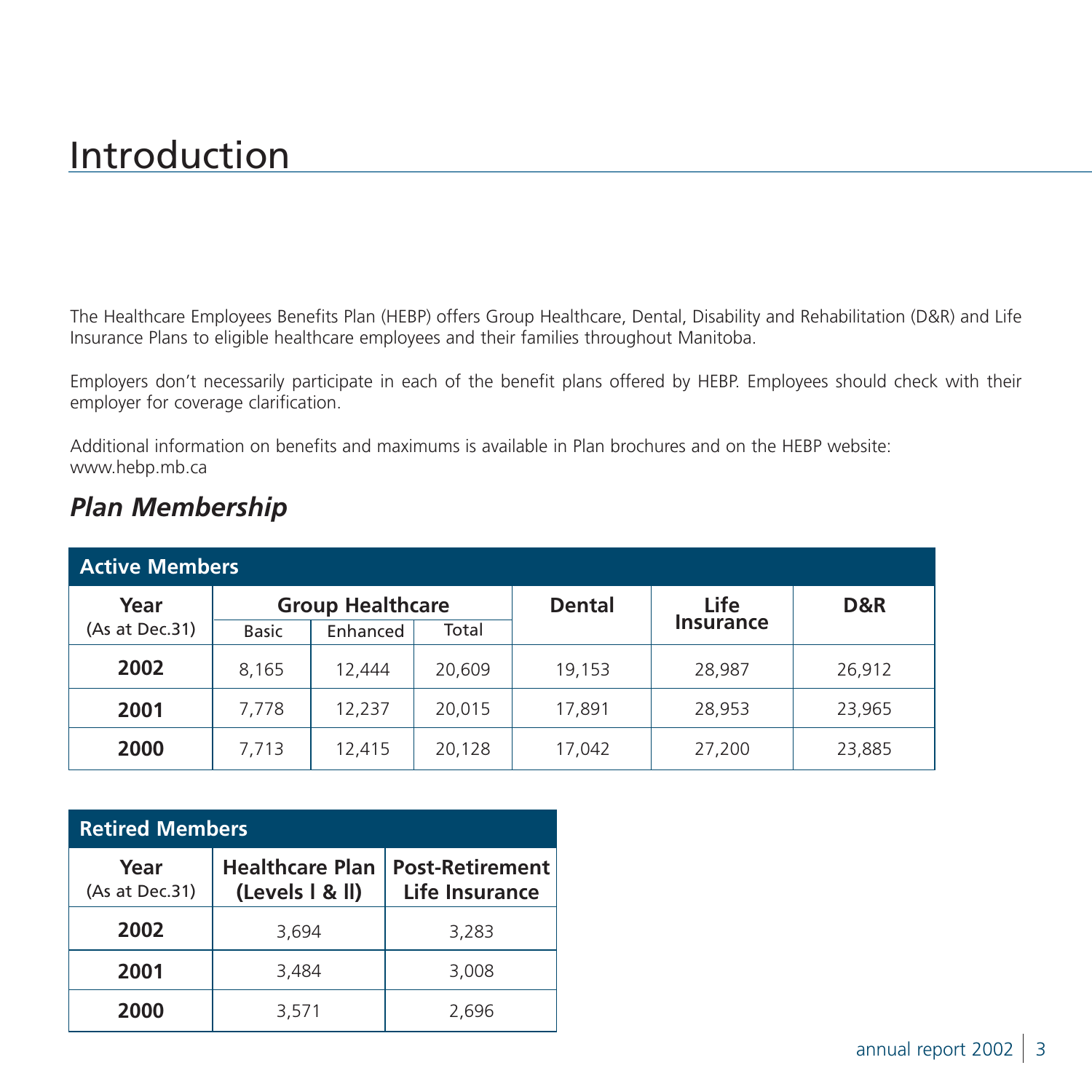# Report from the Chair of the Board

The year 2002 brought significant changes for members of the HEBP Plans.

In both the Group Healthcare and Dental Plans, utilization increased making it necessary to increase premium rates.

HEBP conducted a Group Healthcare and Dental survey, designed to solicit input from Plan members regarding covered benefits and premium rates. The HEBP Board will continue to gather information from members on a regular basis to assist in future planning.

During the year, HEBP undertook a major initiative to improve the Disability Plan. An in-house Disability and Rehabilitation (D&R) Plan was inaugurated on June 1, 2002 with the primary purposes of improving service to members and committing resources to the rehabilitation of disabled members. The previous Plan incurred significant deficits and did not provide the desired level of rehabilitation services deemed necessary by the HEBP Board of Trustees. Statistics on the progress of the new Plan will be available next year.

Also during 2002, in order to make the D&R Plan viable into the future, the HEBP Board approved adjustments to both contribution rates and benefit levels, effective April 1, 2003.

The Board of Trustees of HEBP and the Board of Trustees of the Healthcare Employees Pension Plan (HEPP) have appointed Mr. John McLaughlin as Executive Director. Reporting to the jointly trusteed HEPP/HEBP Boards, Mr. McLaughlin will direct HEPP/HEBP's activities to achieve the organization's strategic objectives and enhance service to members and employers.

Over the next two years, HEBP will be upgrading systems and processes to provide more timely information to members. The Board members wish to express their appreciation to the HEBP management and staff for their renewed commitment to improving systems, processes and data, and enhancing service to members.

Freel\_

Mark Neskar Chair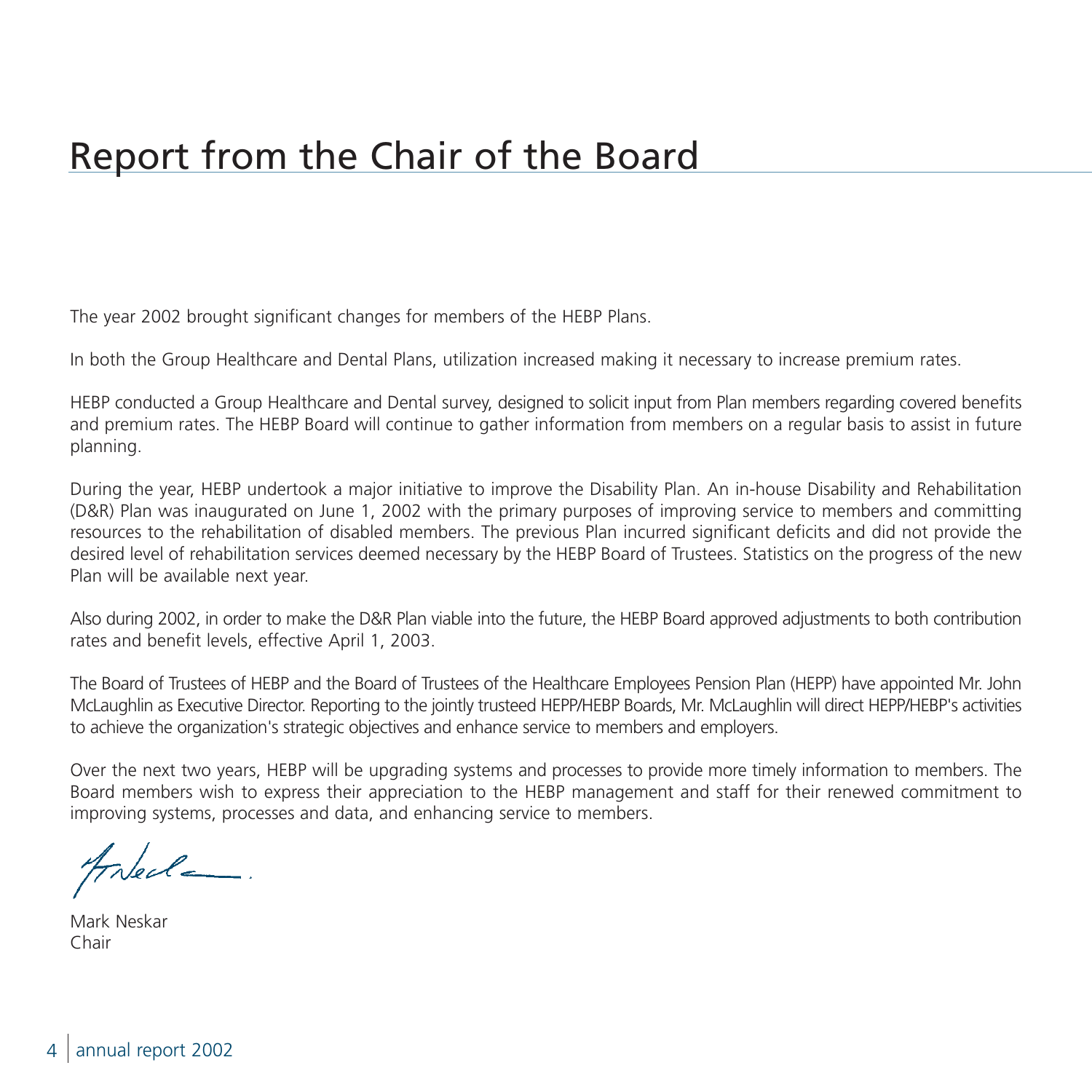It has been five years since the inception of HEBP. In 2002, HEBP staff focused on evaluating and analyzing processes, procedures, systems and data. This process has led to a renewed commitment to improve service and provide more timely and accurate information to members.

Management changes have invigorated the process of change. Initiatives include reducing administration costs through automation of processes, addition of data validity checks and document imaging.

It is intended that HEBP members will receive benefit statements in the future with details on individual benefit coverage. HEBP members who are also members of the Healthcare Employees Pension Plan (HEPP) will receive one consolidated pension and benefit statement.

In addition to striving for steady and noticeable improvement, HEBP will improve accountability to the Board of Trustees by providing reports that monitor service levels to members.

I would like to take this opportunity to thank the HEBP Board for their guidance and support in initiating changes and improvements and HEBP management and staff for their commitment to improvement.

The administrative staff appreciates the cooperation and understanding of members and employers as HEBP embarks on change. Please continue to send your feedback and suggestions to enable HEBP to be more responsive to your needs.

9. McDauge

John McLaughlin Executive Director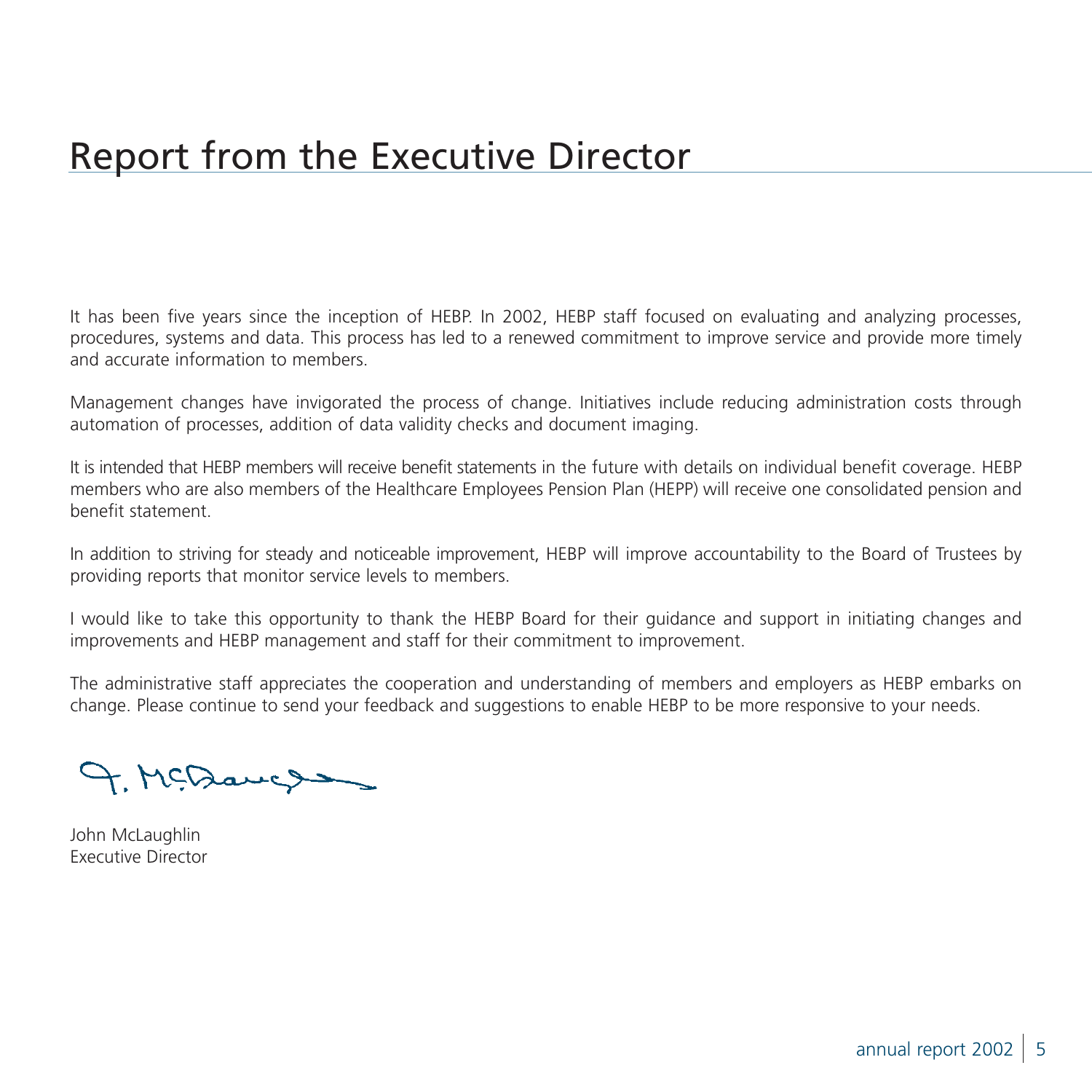# Governance Structure

## **Board of Trustees**

HEBP is governed by an independent, 10 member Board of Trustees equally representing both unions and employers:

- Five trustees are appointed by participating employers.
- Five trustees are appointed by healthcare related unions in Manitoba.

Board members and their affiliations are listed on page 22.

## **Management and Staff**

HEBP management and staff provide administrative and member services for both the Healthcare Employees Benefits Plan (HEBP) and the Healthcare Employees Pension Plan (HEPP).

## **Service Providers**

HEBP works in partnership with Manitoba Blue Cross and The Great-West Life Assurance Company to deliver benefits to members.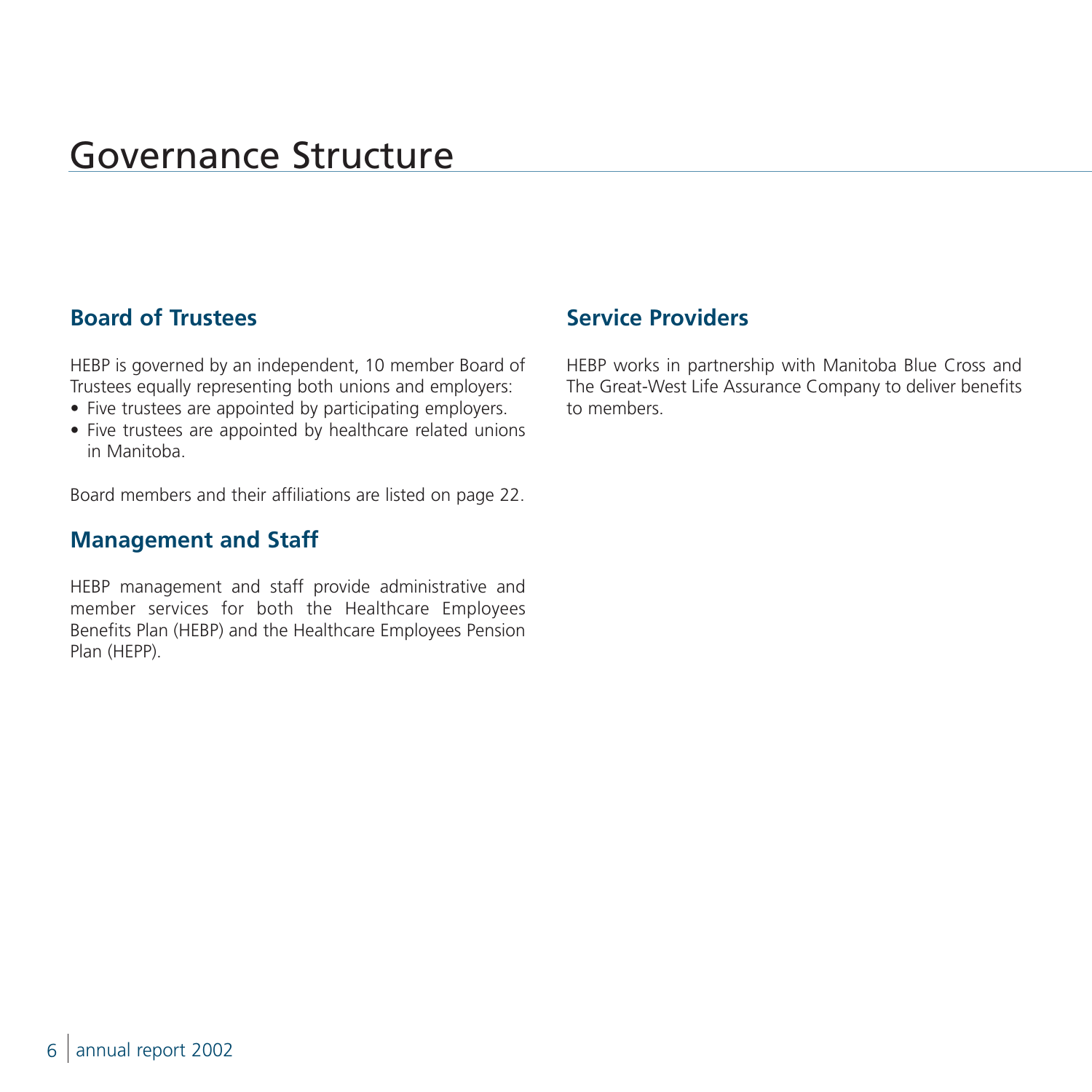# Management's Responsibility for Financial Reporting

The financial statements of all the Benefit Plans have been prepared by management and approved by the Board of Trustees. Management is responsible for the contents of the financial information within the annual report.

The financial statements have been prepared in accordance with generally accepted accounting principles and, of necessity, include some amounts that are based on estimates and judgments. Financial information presented in the 2002 Annual Report that relates to the operations and financial position of HEBP is consistent with that in the financial statements.

Systems of internal control and supporting procedures are maintained to provide assurance that transactions are authorized, assets are safeguarded and proper records are maintained.

HEBP's external auditors, KPMG LLP, have conducted an independent examination of the financial statements in accordance with generally accepted auditing standards, performing such tests and procedures as they consider necessary to express the opinion in their audit report. The external auditors have full and unrestricted access to the Board to discuss the audit and related findings as to the integrity of HEBP's financial reporting and adequacy of internal control systems.

9. McDauge

Roh: Salall

John McLaughlin **Manual Accord Community** Rohini Halli, CA Executive Director Director of Finance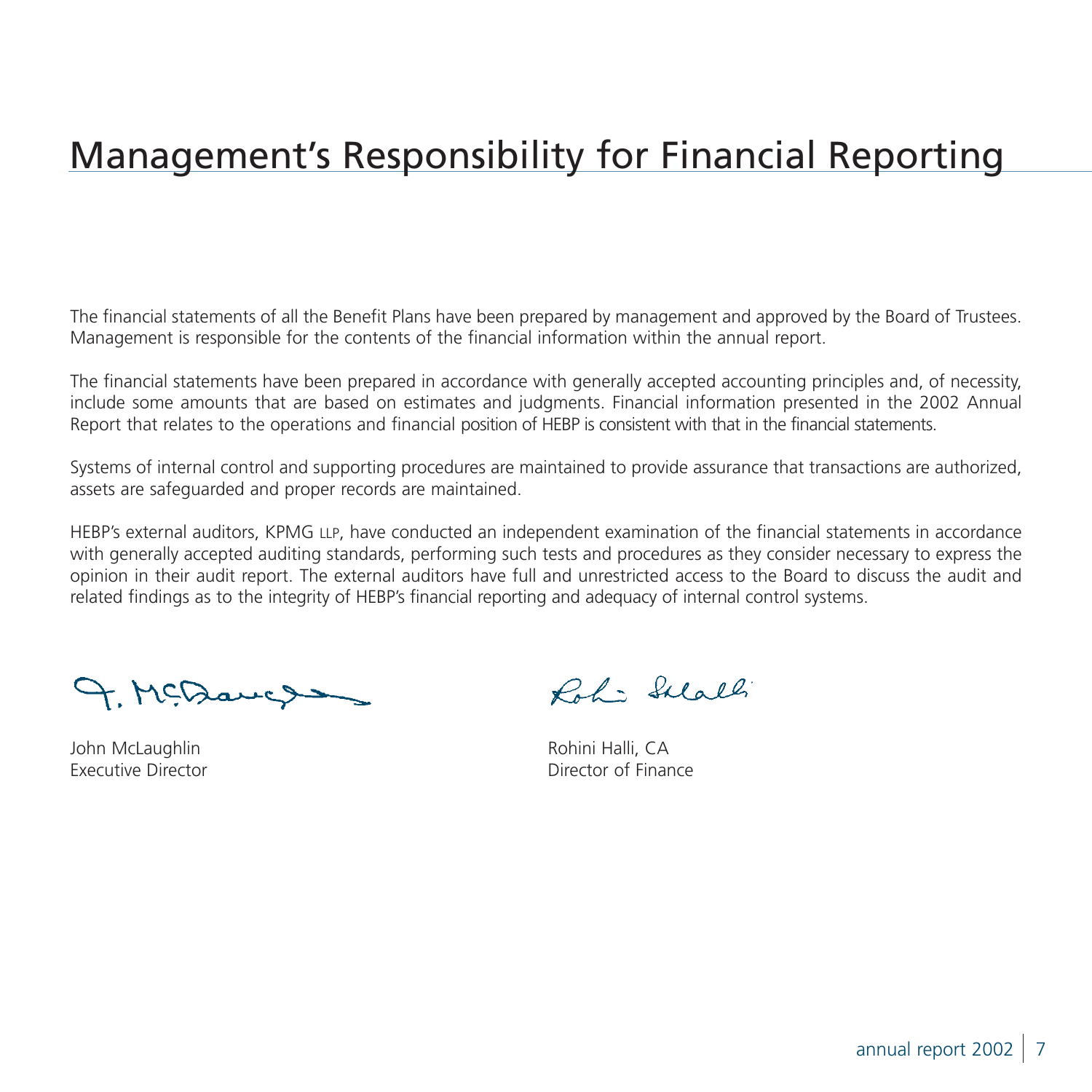# 2002 Highlights

## **Group Healthcare Plan**

#### **Benefit Coverage for Active Employees**

There are two coverage levels under the Group Healthcare Plan providing for many healthcare related expenses. **Basic coverage** covers ambulance service, semi-private hospital rooms, travel healthcare insurance, cardiac rehabilitation, prosthetics, rental or purchase of medical equipment, prescription drugs, private duty nursing, athletic therapy and services by the following paramedical practitioners:

- Chiropodist
- Certified Foot Care Nurse
- Clinical Psychologist
- Physiotherapist/Occupational Therapist
- Registered Dietician

**Enhanced coverage** provides the above benefits with higher maximums for paramedical practitioners, prescription drugs and private duty nursing, and offers vision care, specialist referral benefits, assisted care benefits, tutorial services, hearing aids and orthotics. In addition to the paramedical services covered under Basic coverage, Enhanced coverage offers services by the following paramedical practitioners:

- Acupuncturist
- Audiologist
- Chiropractor
- Licensed Massage Therapist
- Naturopath
- Osteopath
- Speech Therapist

#### **Membership Survey**

Input from members on Plan design and costs was obtained from a membership survey conducted in 2002. A total of 5,744 completed surveys out of the 20,702 mailed were returned to HEBP, representing over 27% of Group Healthcare Plan members.

- Respondents rated prescription drug coverage, vision care, ambulance/hospital and travel healthcare as the benefits most important to them.
- Athletic therapy, private duty nursing, podiatry/foot care and chiropractic benefits were rated as the least important benefits to respondents.
- 56% of respondents with the BlueNet Point of Sale Drug Card did not want to see the card cancelled. Some comments strongly opposed cancellation of the card.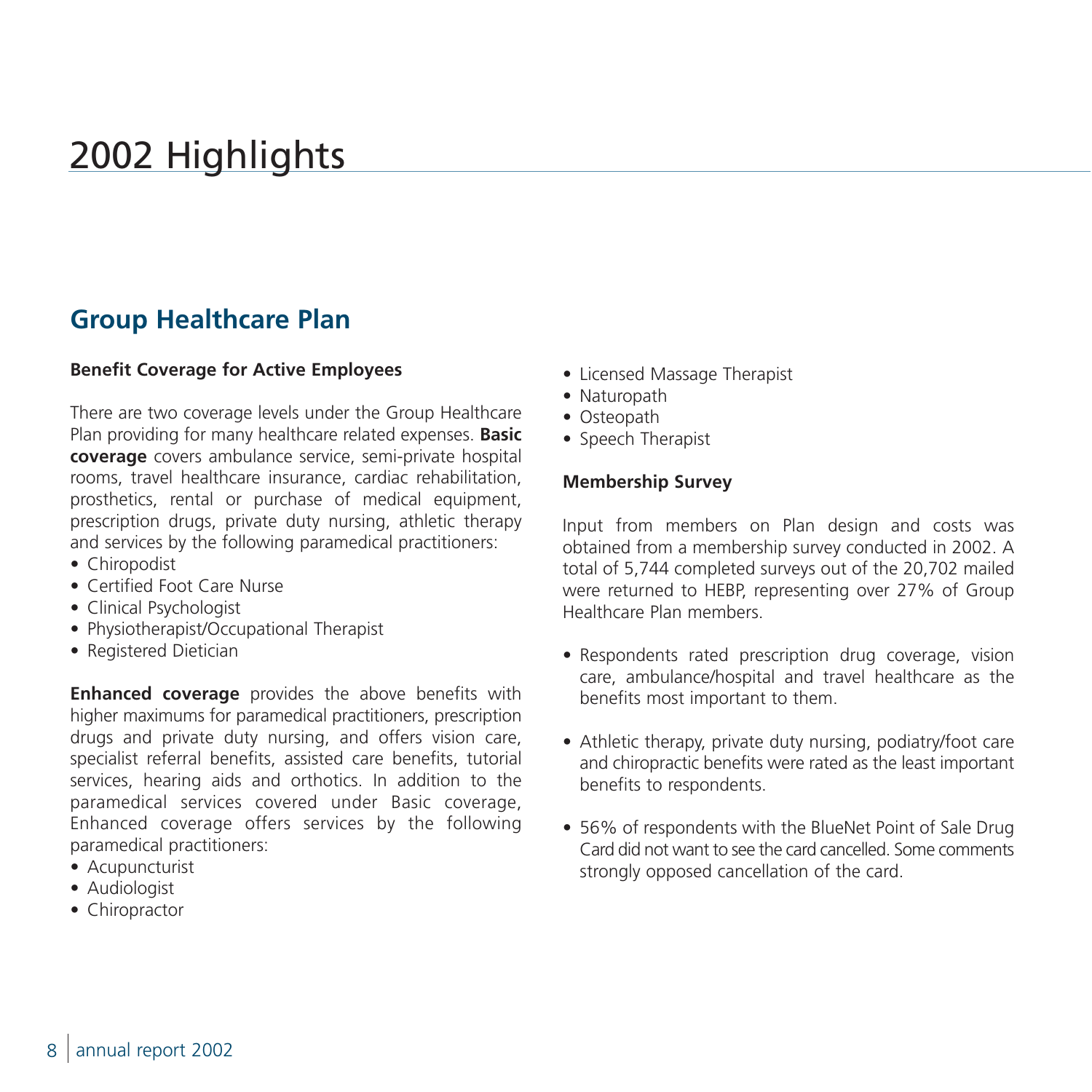- 57% of respondents who are Enhanced Plan members with a child/children age 18 or under said they would agree with reducing the child vision benefit to \$150 every two years from \$150 each year.
- Respondents indicated that a combination of options should be considered to offset increases in paid claims. The two options favoured were to continue to increase premiums as necessary and to introduce deductibles. Respondents did not want to see benefits reduced or lower percentages of benefits covered.

Other key findings are summarized in the following charts.

*Would you consider the creation of a single plan to take the place of the existing plans with coverage and premiums somewhere between the existing two plans?* 



*Would you agree with a change to an overall paramedical benefit maximum with one total maximum for paramedical benefits per year?*

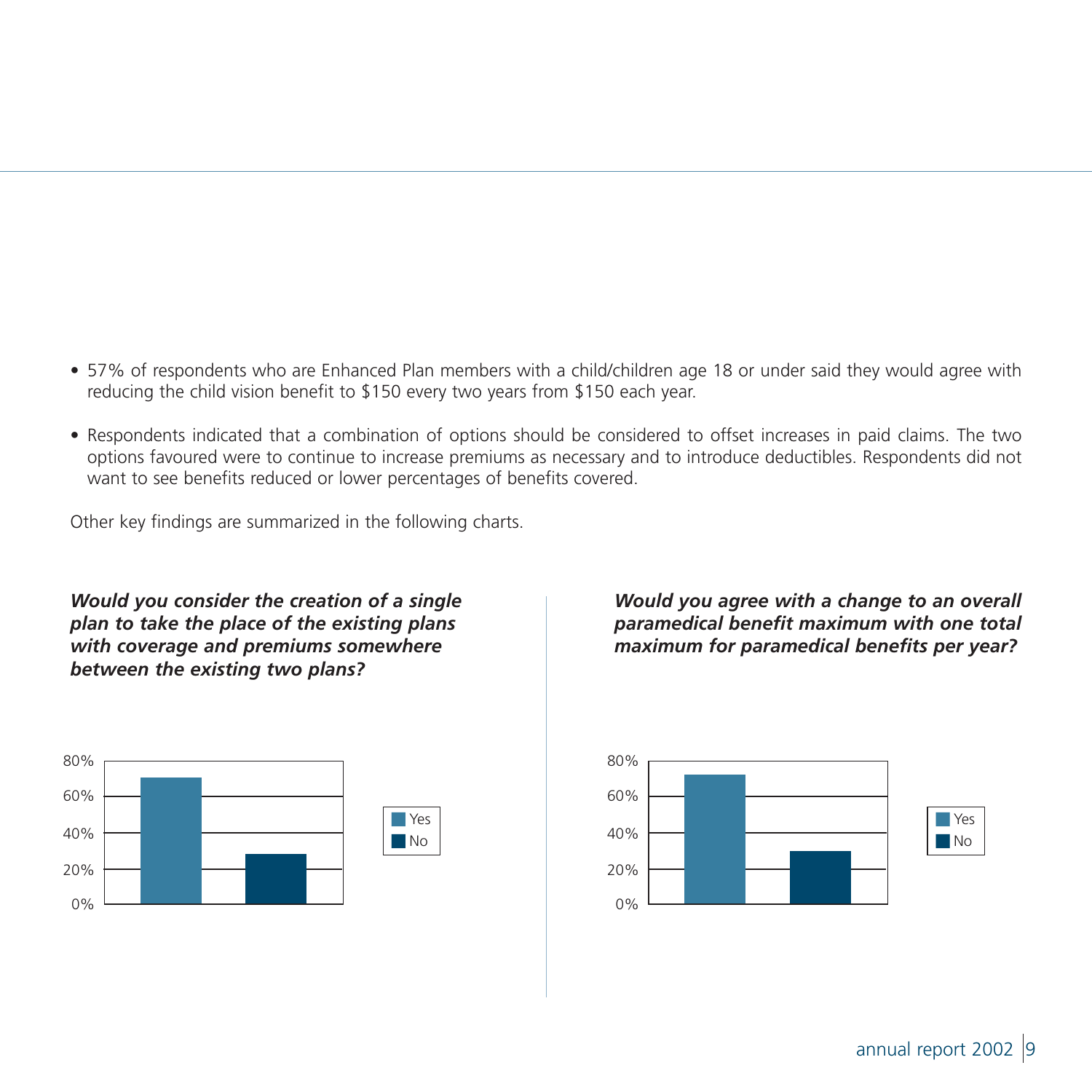## 2002 Highlights (cont.)

### *How much would you be willing to pay to maintain the current Basic Healthcare coverage?*



### *How much would you be willing to pay to maintain the current Enhanced Healthcare coverage?*

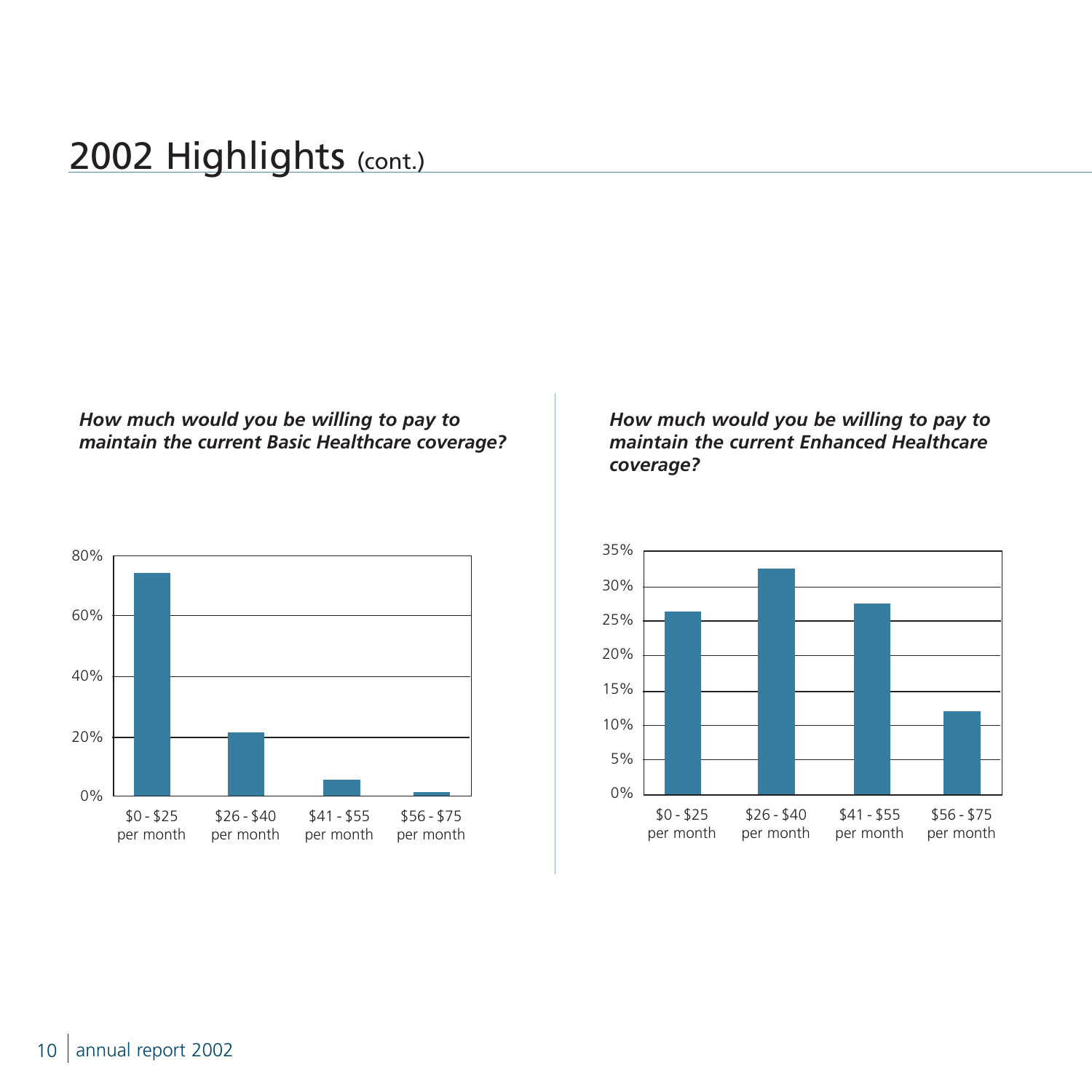## **2002 Plan Experience**

Rate increases were implemented on June 1, 2002 to Basic and Enhanced Group Healthcare premiums to offset continued increases in utilization.

### **Basic Group Healthcare Plan Comparison of Paid Claims**



### **Enhanced Group Healthcare Plan Comparison of Paid Claims**

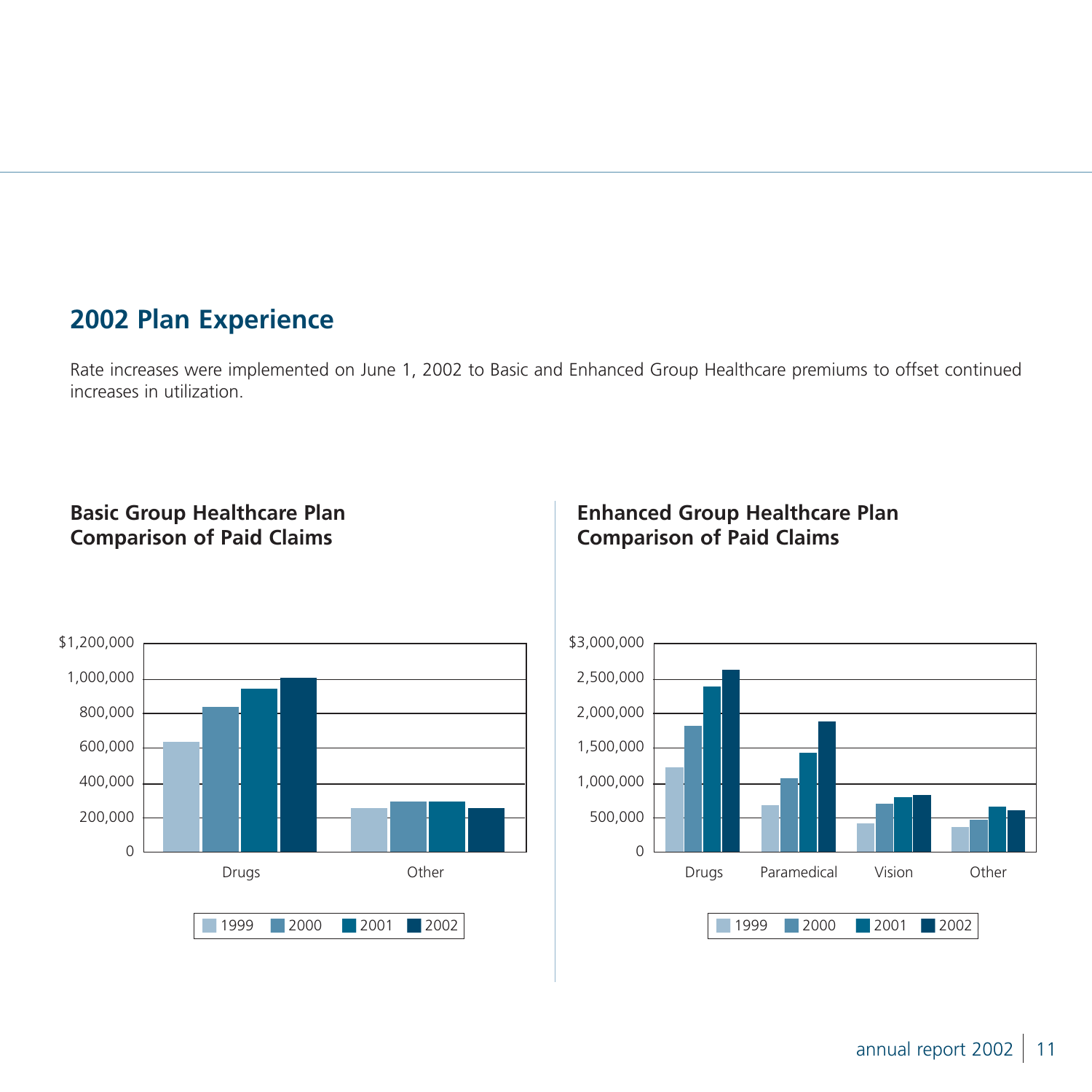## **Dental Plan**

### **Benefit Coverage for Active Employees**

The Dental Plan covers 100% of eligible charges for basic dental treatment, 50% of eligible charges for major dental treatment and 50% of eligible charges for orthodontic treatment for dependent children under age 18. Members and eligible family members may claim up to \$1000 per person each calendar year.

### **Membership Survey**

The membership survey conducted in 2002 included questions about the HEBP Dental Plan.

- 80% of respondents would not want to pay slightly higher premiums to increase the lifetime maximum for orthodontic treatment for dependent children under age 18 to \$1,250 from \$1,000.
- Respondents would prefer to see a combination of increasing premiums as necessary and introducing deductibles to offset increases in paid claims.

Other key findings are summarized in the following chart.

### *Would you be willing to pay slightly higher premiums if coverage was increased to 60% from 50% of eligible charges for major dental treatment?*

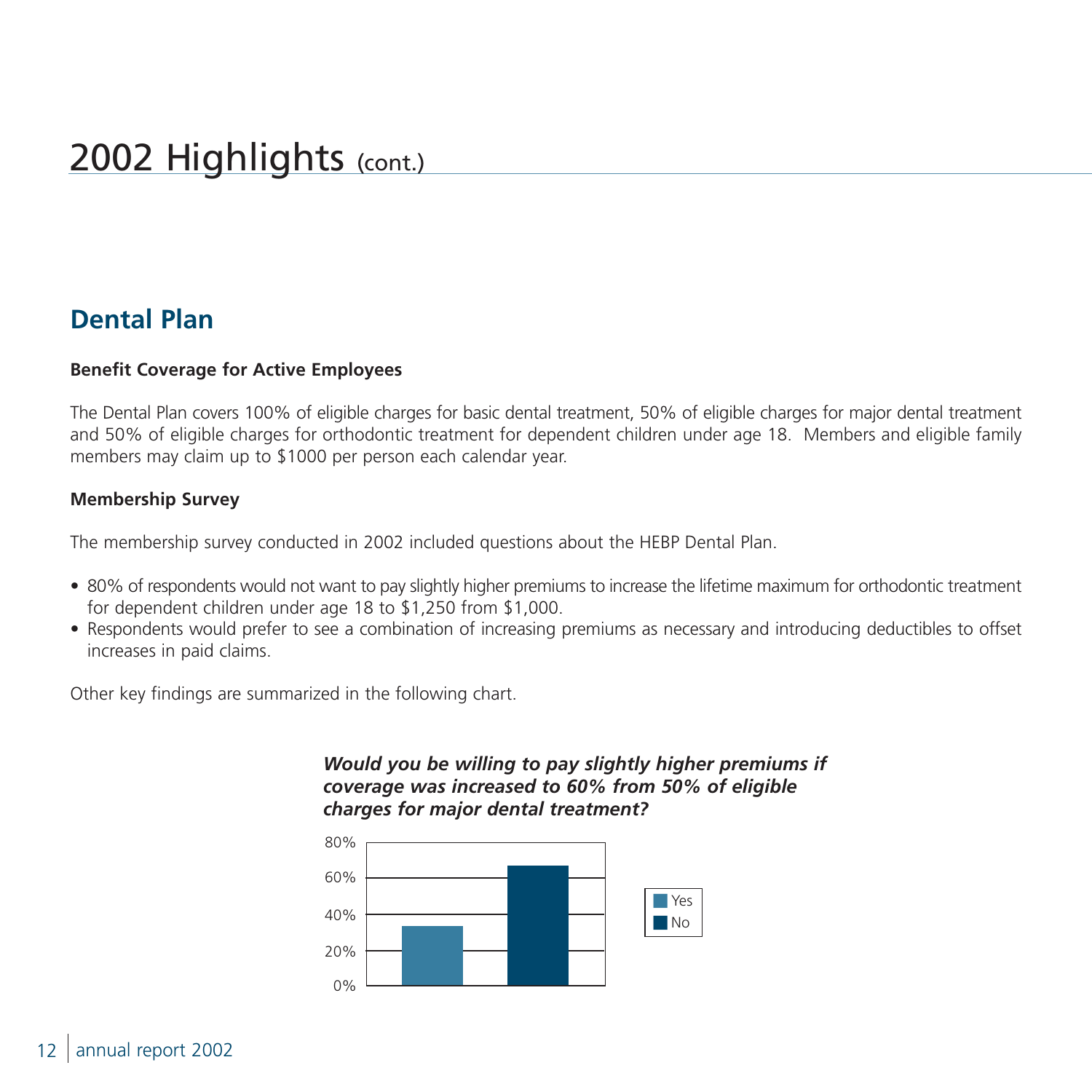## **2002 Plan Experience**

A rate increase was implemented, effective April 1, 2002, to offset the Manitoba Dental Fee Guide adjustment and the rise in claims paid.



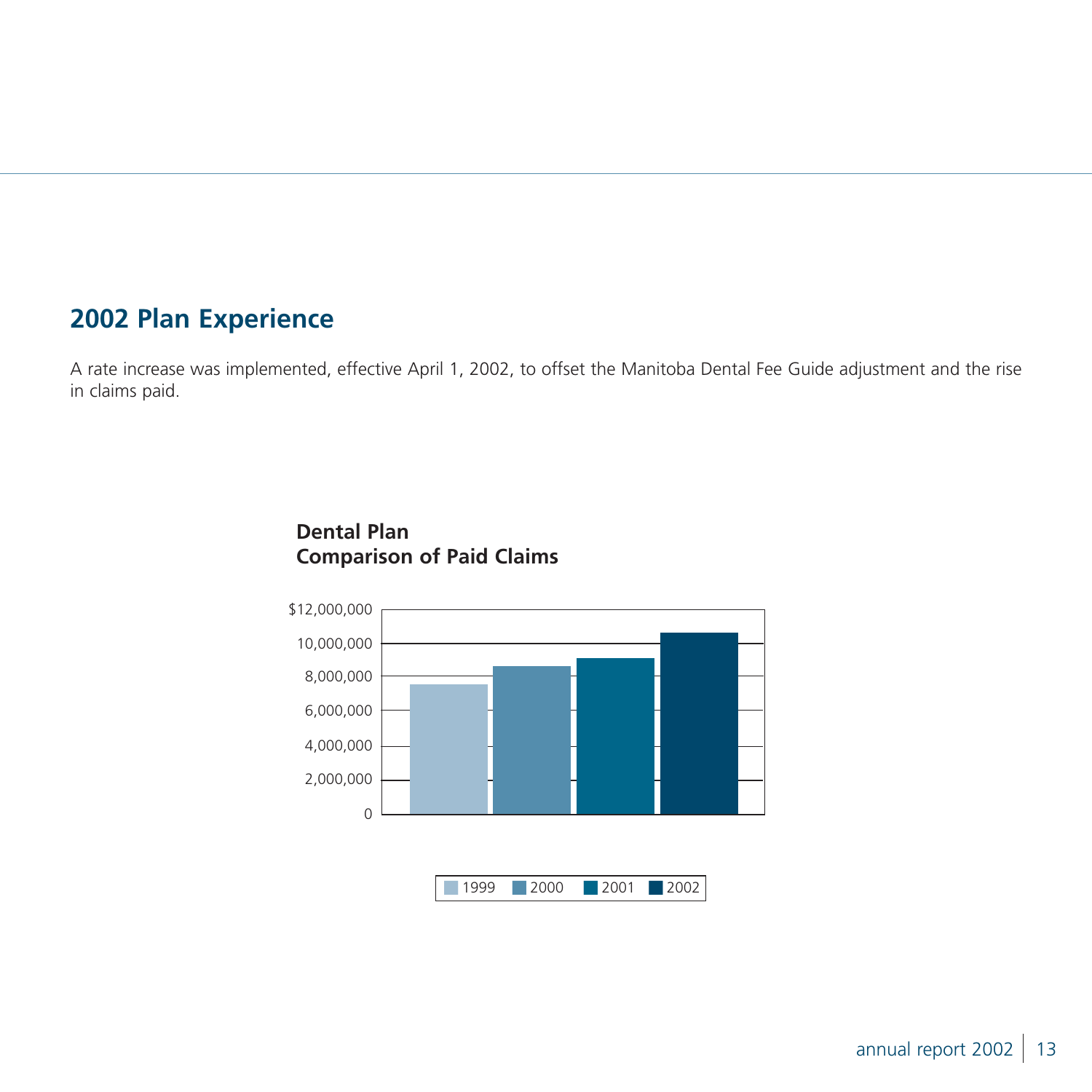## 2002 Highlights (cont.)

## **Retiree Group Healthcare Plan**

#### **Benefit Coverage for Retired Members**

There are two coverage levels under the Retiree Group Healthcare Plan providing for many healthcare related expenses. **Level I** covers ambulance service and semi-private hospital rooms. **Level II** covers the above benefits and offers private duty nursing, travel healthcare insurance, prescription drug coverage, cardiac rehabilitation, physiotherapy/occupational therapy, prosthetics, rental or purchase of medical equipment and services by the following paramedical practitioners:

- Athletic Therapist
- Audiologist
- Certified Foot Care Nurse
- Chiropractor
- Clinical Psychologist
- Licensed Massage Therapist
- Naturopath
- Osteopath
- Podiatrist
- Registered Dietician
- Speech Therapist

#### **2002 Plan Experience**

Though the total of claims paid under the Retiree Group Healthcare Plan continued to increase in 2002, premiums remained unchanged.

## **Retiree Group Healthcare Plan Comparison of Paid Claims**

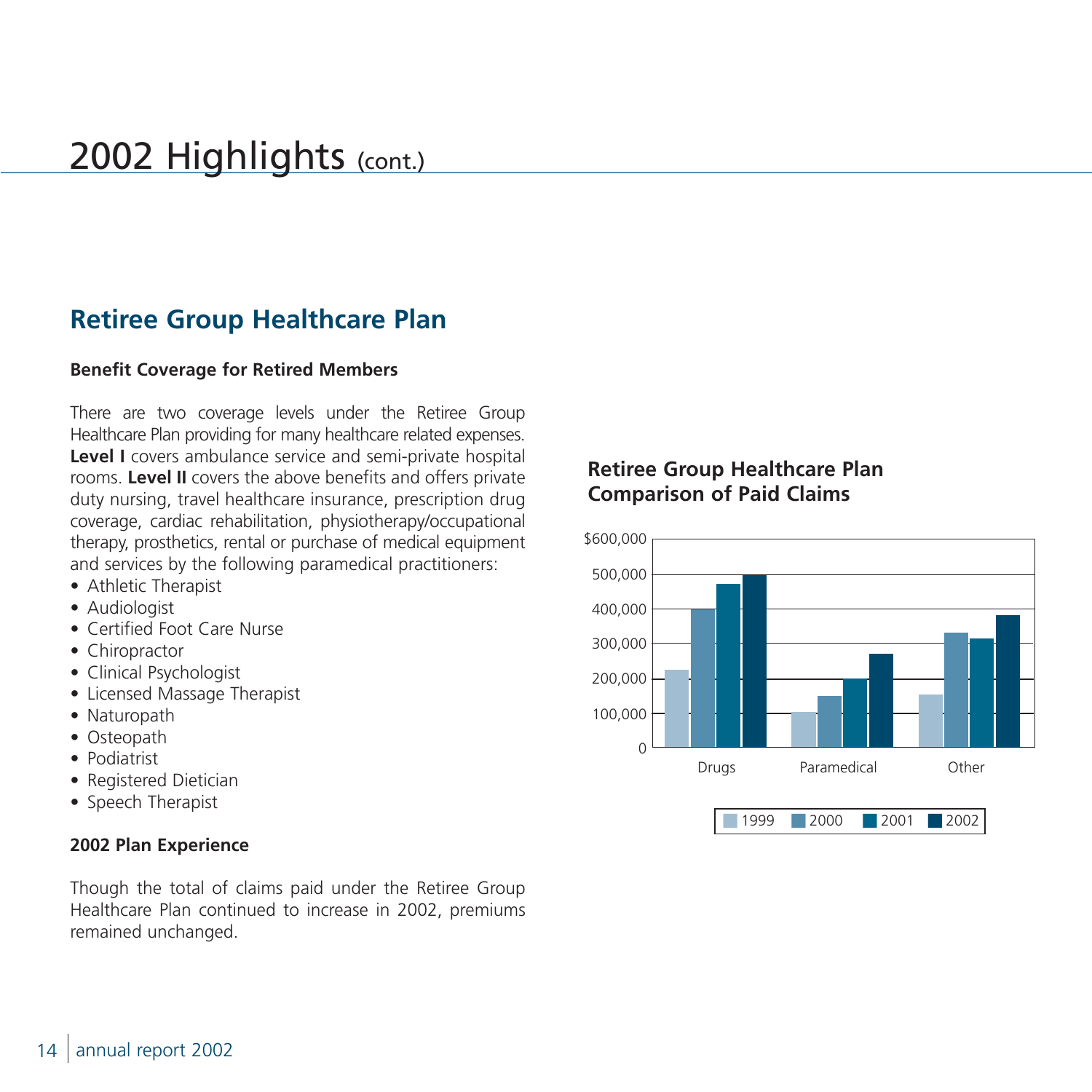## **Dental and Group Healthcare Plan Financial Summary**

|                                                    | 2002                | 2001             |
|----------------------------------------------------|---------------------|------------------|
| Increase in net assets                             |                     |                  |
| Premiums                                           | \$<br>19,471,059    | \$<br>17,029,641 |
|                                                    |                     |                  |
| Investment income                                  | 53,710              | 133,230          |
|                                                    | 19,524,769          | 17,162,871       |
| Decrease in net assets                             |                     |                  |
| Claims incurred                                    | 18,794,119          | 16,909,456       |
| Plan administration expenses - HEBP                | 140,750             | 129,708          |
| Plan administration expenses - Manitoba Blue Cross | 1,260,342           | 1,044,107        |
|                                                    | 20,195,211          | 18,083,271       |
|                                                    |                     |                  |
| Decrease in net assets before undernoted           | (670, 442)          | (920, 400)       |
| Appropriations to reserves                         | (30, 273)           | (66, 745)        |
| Decrease in net assets                             | (700, 715)          | (987, 145)       |
|                                                    |                     |                  |
| Net assets, January 1                              | (494, 422)          | 492,723          |
| Net assets, December 31                            | \$<br>(1, 195, 137) | \$<br>(494, 422) |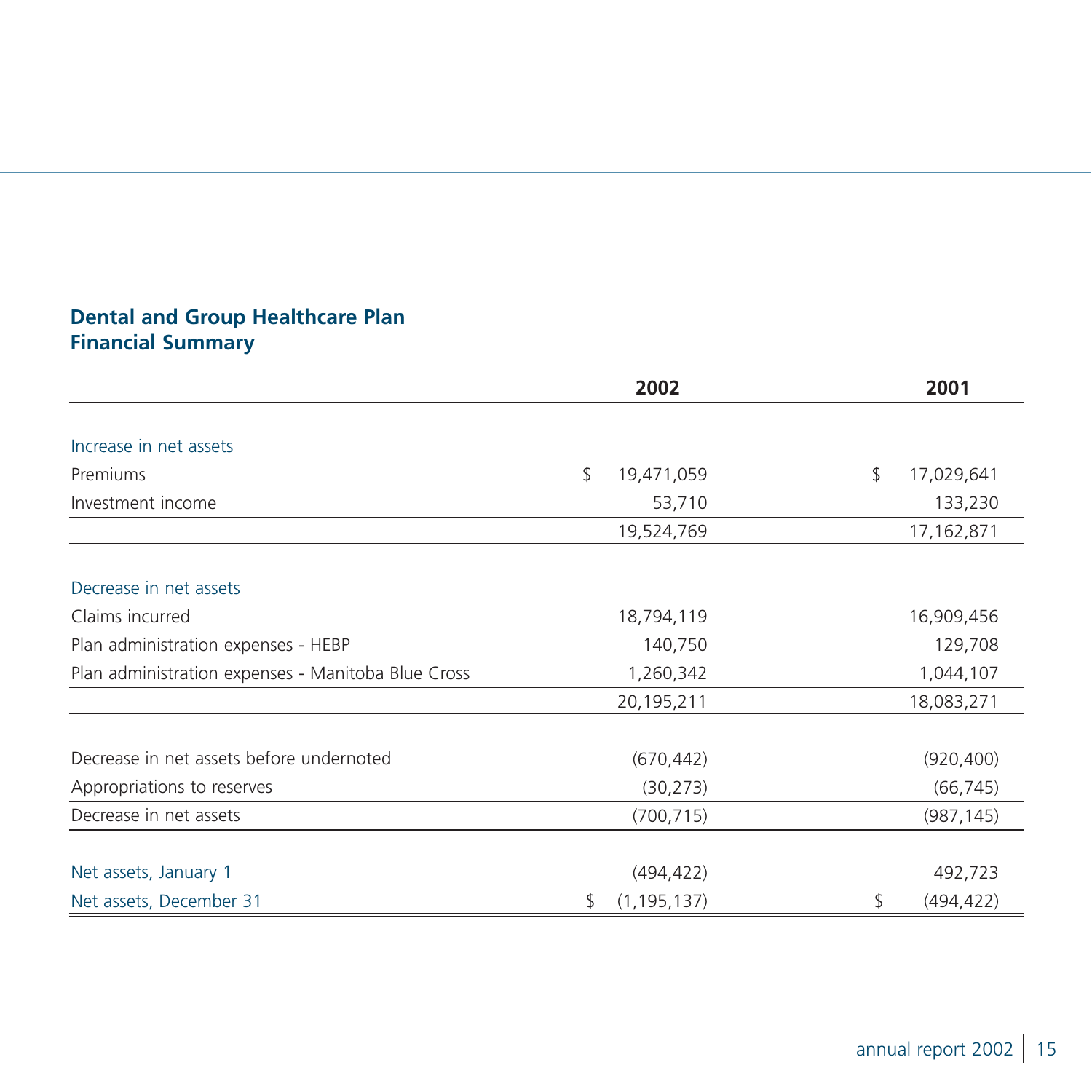## 2002 Highlights (cont.)

## **Group Life Insurance Plan**

#### **Benefit Coverage for Active Employees**

The Group Life Insurance Plan offers members the flexibility to choose the amount of coverage needed to re-establish income if a loss of life occurs.

Members are automatically insured for Basic Life Insurance equal to their gross basic annual earnings, and may choose additional coverage for themselves and family members. They are also automatically insured for Basic Accidental Death & Dismemberment (AD&D) Insurance equal to their total Basic and Optional Life Insurance coverage, and may choose additional AD&D insurance.

#### **Benefit Coverage for Retired Members**

At retirement, Optional Post Retirement Insurance is available. Members may choose from one to four units, depending on the number of units of insurance they had while actively at work. Each unit is equal to \$7,000 of insurance before the age of 60, and at age 60 reduces by \$1,000 per unit every five years. Coverage and premiums stop at age 90.

#### **2002 Plan Experience**

Paid claims under the Group Life Plan increased marginally in 2002. There was a significant decrease in AD&D paid claims.



### **Group Life Insurance Plan Comparison of Paid Claims**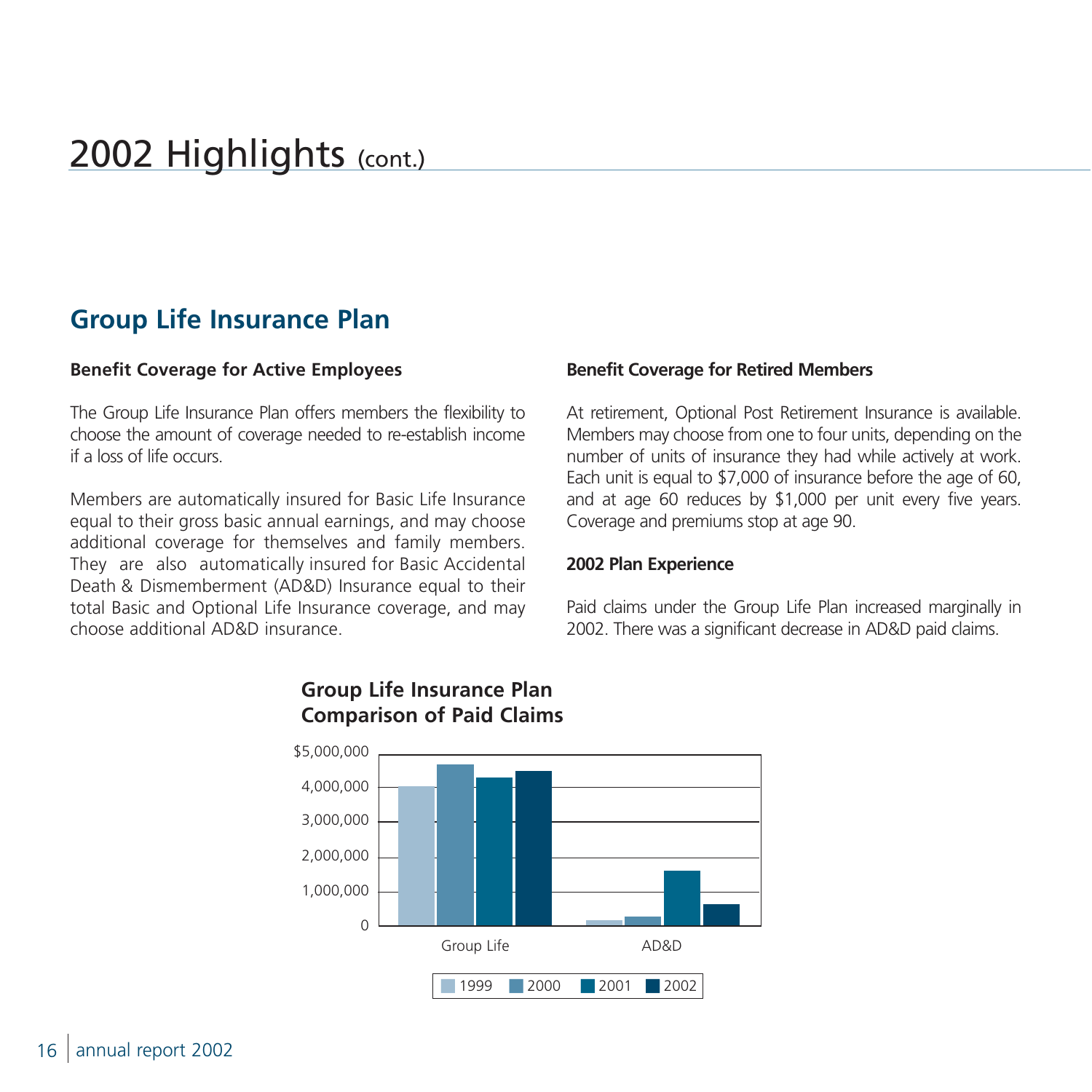### **Group Life Insurance Plan Financial Summary**

|                                                | 2002            | 2001             |
|------------------------------------------------|-----------------|------------------|
|                                                |                 |                  |
| Increase in net assets                         |                 |                  |
| Premiums                                       | \$<br>6,133,220 | \$<br>5,730,095  |
| Investment income                              |                 | 1,539,150        |
|                                                | 6,133,220       | 7,269,245        |
| Decrease in net assets                         |                 |                  |
| Claims incurred                                | 5,201,269       | 5,913,803        |
| Plan administration expenses - HEBP            | 332,427         | 309,660          |
| Plan administration expenses - Great West Life | 414,131         | 495,919          |
| Investment loss                                | 1,159,077       |                  |
|                                                | 7,106,904       | 6,719,382        |
| Decrease in net assets before undernoted       | (973, 684)      | 549,863          |
| Appropriations (to) from reserves              | (600,000)       | 3,776,801        |
| Decrease in net assets                         | (1, 573, 684)   | 4,326,664        |
| Net assets, January 1                          | 10,770,759      | 6,444,095        |
| Net assets, December 31                        | \$<br>9,197,075 | 10,770,759<br>\$ |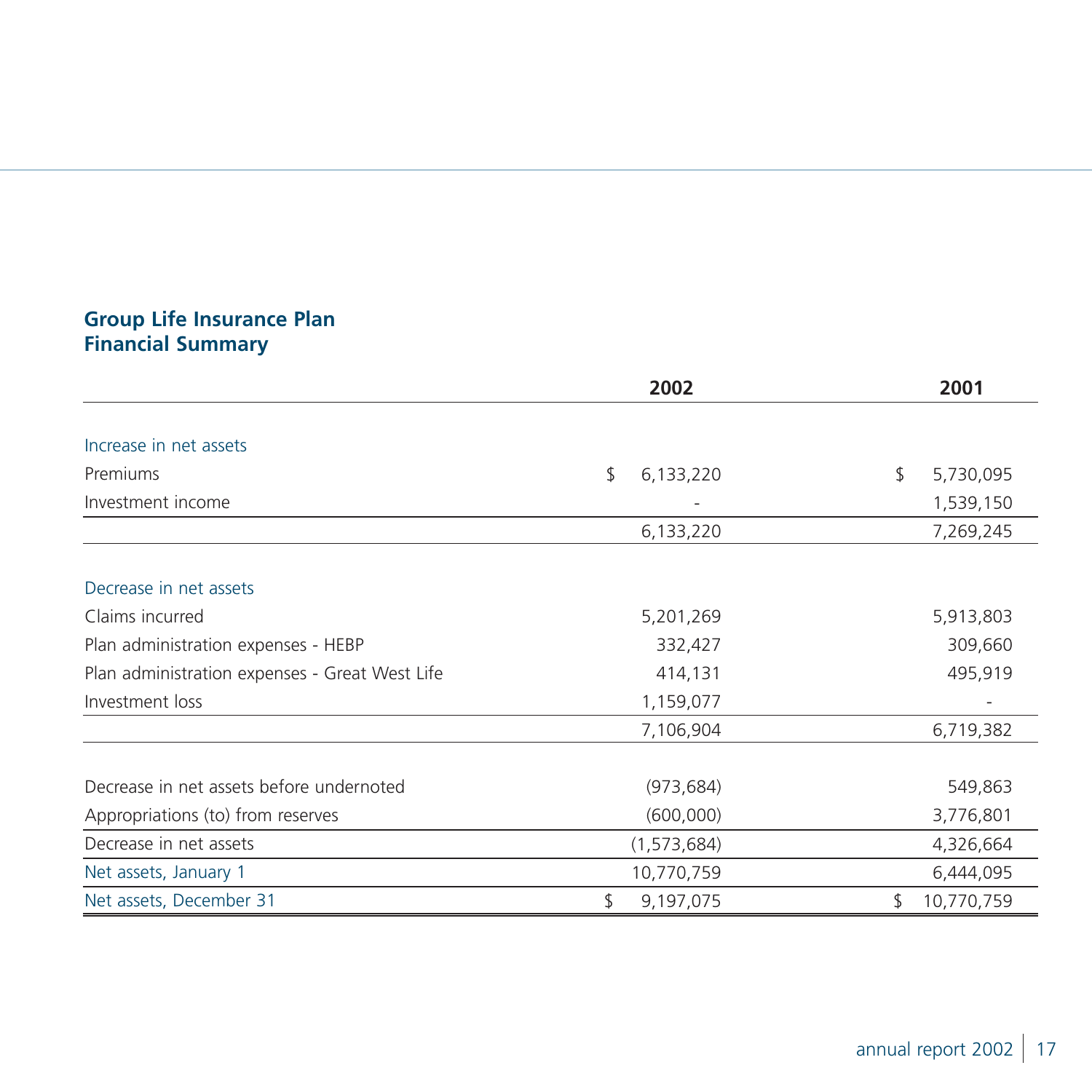# 2002 Highlights (cont.)

## **Disability and Rehabilitation Plan**

#### **Administration Change**

On June 1, 2002 the Long Term Disability (LTD) Plan became fully self-insured and is now administered in-house under the new name HEBP Disability and Rehabilitation (D&R) Plan.

HEBP has financial responsibility for 50% of claims with Manulife Financial, the Plan's previous ensurer, and continues to pay administrative costs for existing claims. The number of claims with Manulife Financial has not decreased as rapidly as anticipated and is being monitored.

The total number of claims with Manulife Financial as of December 31, 2002 was 921.

#### **Benefit Coverage for Active Employees (As at December 31, 2002)**

The Disability and Rehabilitation (D&R) Plan provides members with income should they become unable to work because of an illness or injury, and funds rehabilitation programs. If approved for benefits, benefits are calculated as follows:

*Basic Hourly Rate of Pay x Average Monthly Hours Worked x 66 2/3% = Monthly Benefit*

#### **Goals**

- To provide members with income replacement if they are unable to work due to injury or illness.
- To treat members and stakeholders with respect and dignity while providing:
	- ▶ A non-adversarial approach.
	- ➤ Professional, fair, objective and timely services.
	- ▶ Open communication.
	- ➤ Flexibility and innovation in creating individualized rehabilitation and return to work programs.
	- ➤ Leadership in championing disability management issues.

#### **Progress to Year-End 2002**

- Staff members have been hired from a variety of healthcare disciplines.
- An in-house claims management system has been developed to monitor claims from application to payment stages.
- Focus groups comprised of members, stakeholders and consultants have been involved in application development.
- Medical and rehabilitation service providers have been identified and services are contracted to these providers.
	- ➤ Orientation is provided to all service providers to introduce HEBP service standards.
	- ▶ An orientation manual was developed for external Vocational Rehabilitation Service Providers to use as a guide.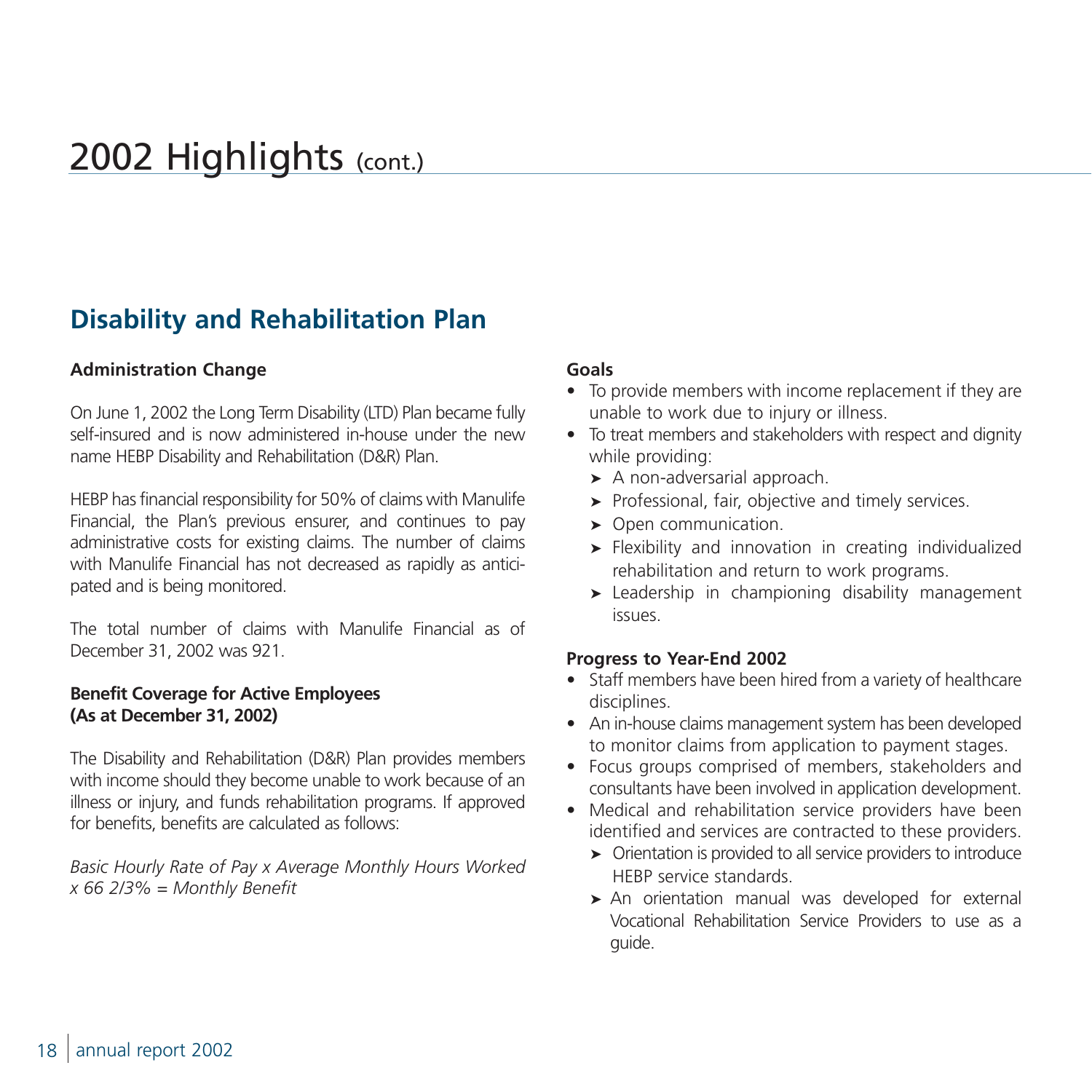- A new appeal process has been drafted, and may include a multidisciplinary review, mediation and/or a formal appeal hearing.
- The Plan Text, outlining the terms and conditions of the D&R Plan, has been reviewed.
- A review of hours for part-time employees was completed in conjunction with employers to ensure member eligibility.

### **Changes to Contribution Rates, Benefits and Own Occupation Period**

In December 2002, the HEBP Board of Trustees reviewed options to ensure fiscal solvency of the D&R Plan. The following changes were approved to be implemented *effective April 1, 2003:*

- Increase contribution rates by 0.3%.
	- ➤ This was the first rate increase since 1988, and has been assumed by employers.
- Decrease benefit calculation to **60%** from **66 2/3%** of pre-disability gross basic monthly earnings for claimants with a date of disability on or after April 1, 2003.
- Reduce the "own occupation period" for members with a date of disability on or after April 1, 2003 to include the 119-day elimination period and the following **20 months** (decreased from **24 months**).
	- ➤ To qualify for D&R benefits, a member must be unable to work due to a disability for at least 119 calendar

days from the date of disability. This is called the elimination period. The member must also meet the definition of disability as defined by the Plan and must be unable to a perform as a substantial or essential part of the regular duties of their job due to a medical condition as certified by a medical doctor during the "own occupation period."

- For members with a date of disability on or after April 1, 2003, who are eligible for an unreduced pension, offset monthly disability benefits by retirement benefits from the Healthcare Employees Pension Plan (HEPP).
	- ➤ This offset will be applied only after a period of disability exceeds 24 months (119-day waiting period plus 20 months).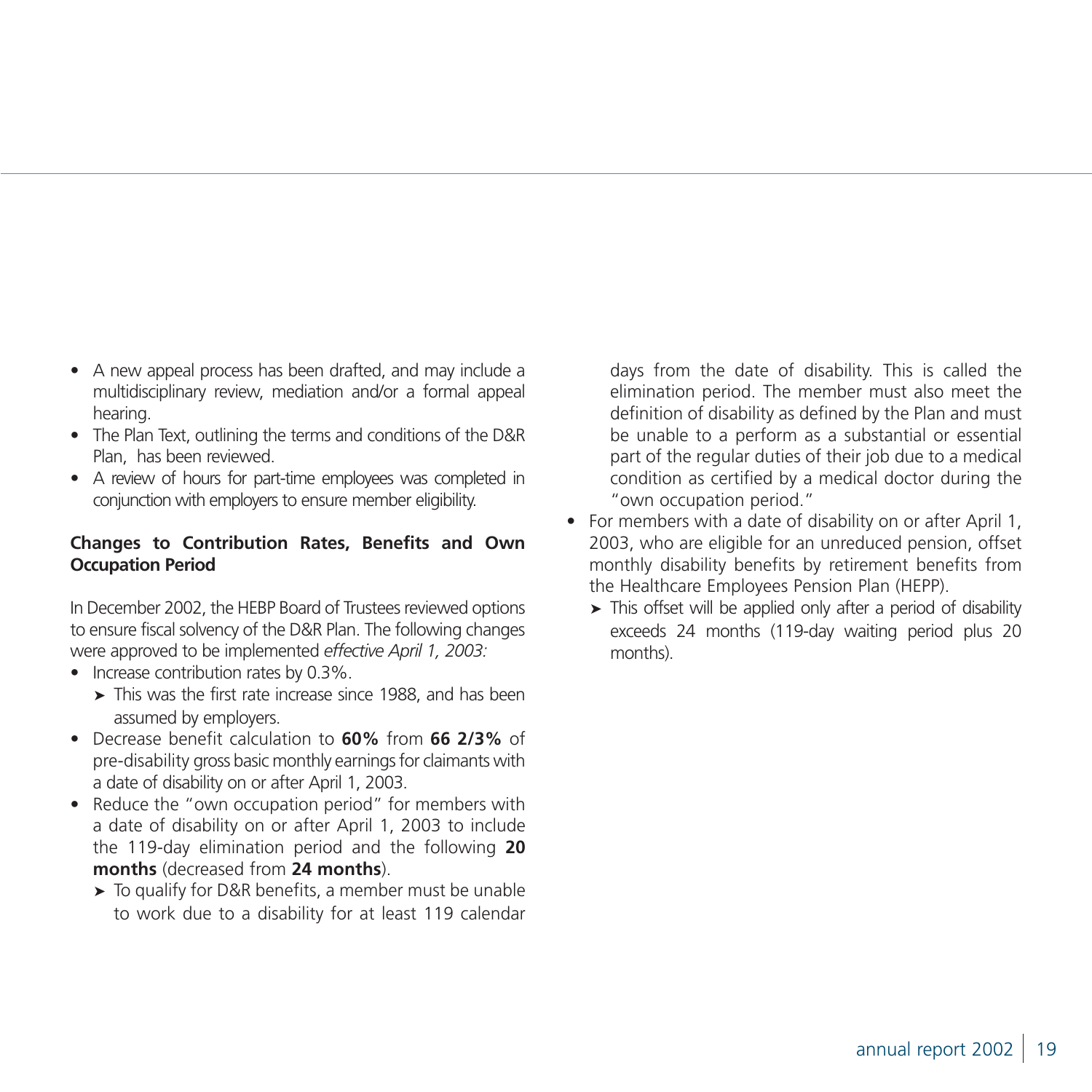# 2002 Plan Experience

## **Disability & Rehabilitation Plan Comparison of Paid Claims**

(Insured and self-insured claims)\*



\*Insured claims paid by Manulife Financial after June 1, 2002 have been included for comparative purposes only.

## **Disability & Rehabilitation Plan Number of Paid Claims**

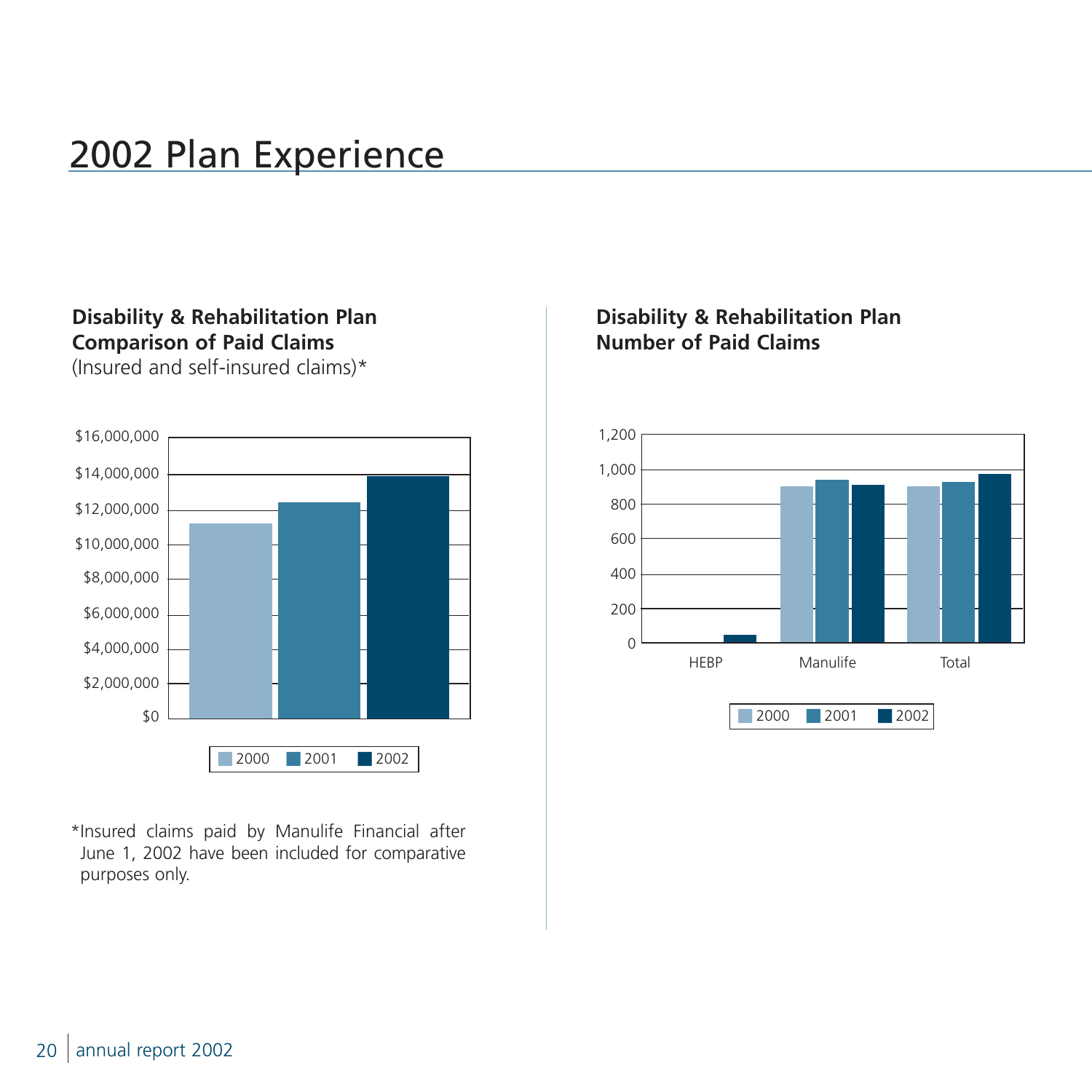## **Disability & Rehabilitation Plan Financial Summary**

|                                           | 2002              | 2001             |
|-------------------------------------------|-------------------|------------------|
|                                           |                   |                  |
| Increase in net assets                    |                   |                  |
| Premiums                                  | \$<br>17,256,171  | \$<br>15,209,018 |
| Investment income                         | 3,364,901         | 2,439,756        |
| Funding from Manitoba Health              |                   | 6,278,476        |
|                                           | 20,621,072        | 23,927,250       |
| Decrease in net assets                    |                   |                  |
| Claims incurred                           | 9,917,774         | 12,574,123       |
| Plan administration expenses - HEBP       | 1,438,367         | 650,903          |
| Plan administration expenses - Manulife   | 892,265           | 1,326,199        |
|                                           | 12,248,406        | 14,551,225       |
| Decrease in net assets before undernoted  | 8,372,666         | 9,376,025        |
| Gain on assumption of deficit by Manulife | 2,319,993         |                  |
| Appropriations to reserves                | (19, 418, 533)    | (10, 444, 430)   |
| Decrease in net assets                    | (8, 725, 874)     | (1,068,405)      |
| Net assets, January 1                     | (235, 981)        | 832,424          |
| Net assets, December 31                   | \$<br>(8,961,855) | \$<br>(235, 981) |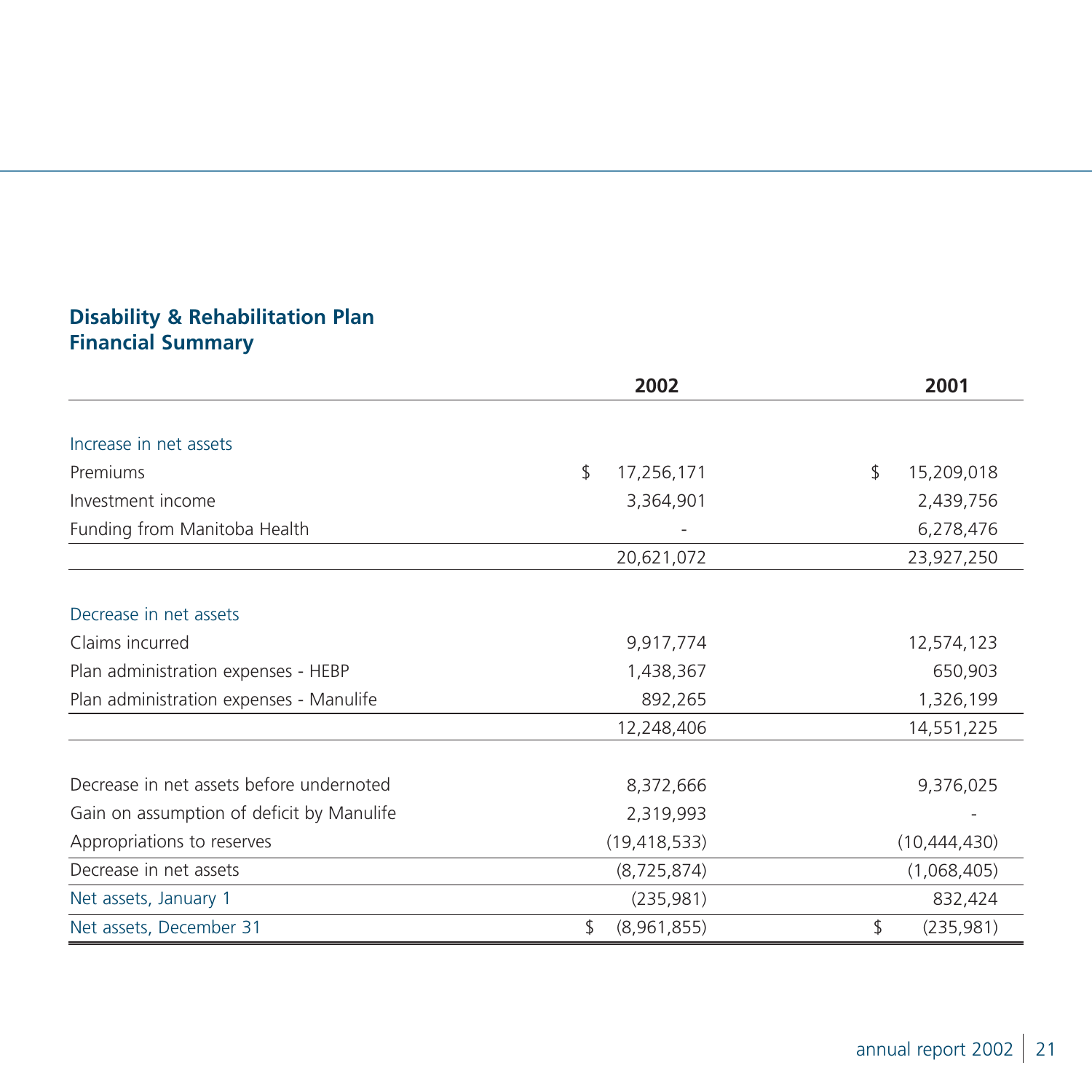# 2002 HEBP Directory

## **Board of Trustees**

### **Union Representatives**

Ray Erb *Manitoba Government and General Employees Union (MGEU)* Doug Laurie *International Union of Operating Engineers (IUOE )* Bob Romphf\*\* *Manitoba Nurses Union (MNU)* Lorraine Sigurdson *Canadian Union of Public Employees (CUPE)* Ken Swan *Manitoba Association of Health Care Professionals (MAHCP)*

*\*Chair \*\*Vice-Chair* 

#### **Employer Representatives**

Jean-Paul Gobeil *Winnipeg Regional Health Authority (WRHA)* Mark Neskar\* *Seven Oaks General Hospital* Gloria O'Rourke *WRHA* Frank Ryplanski *Retired* Penny Sorensen *Assiniboine Regional Health Authority (RHA)*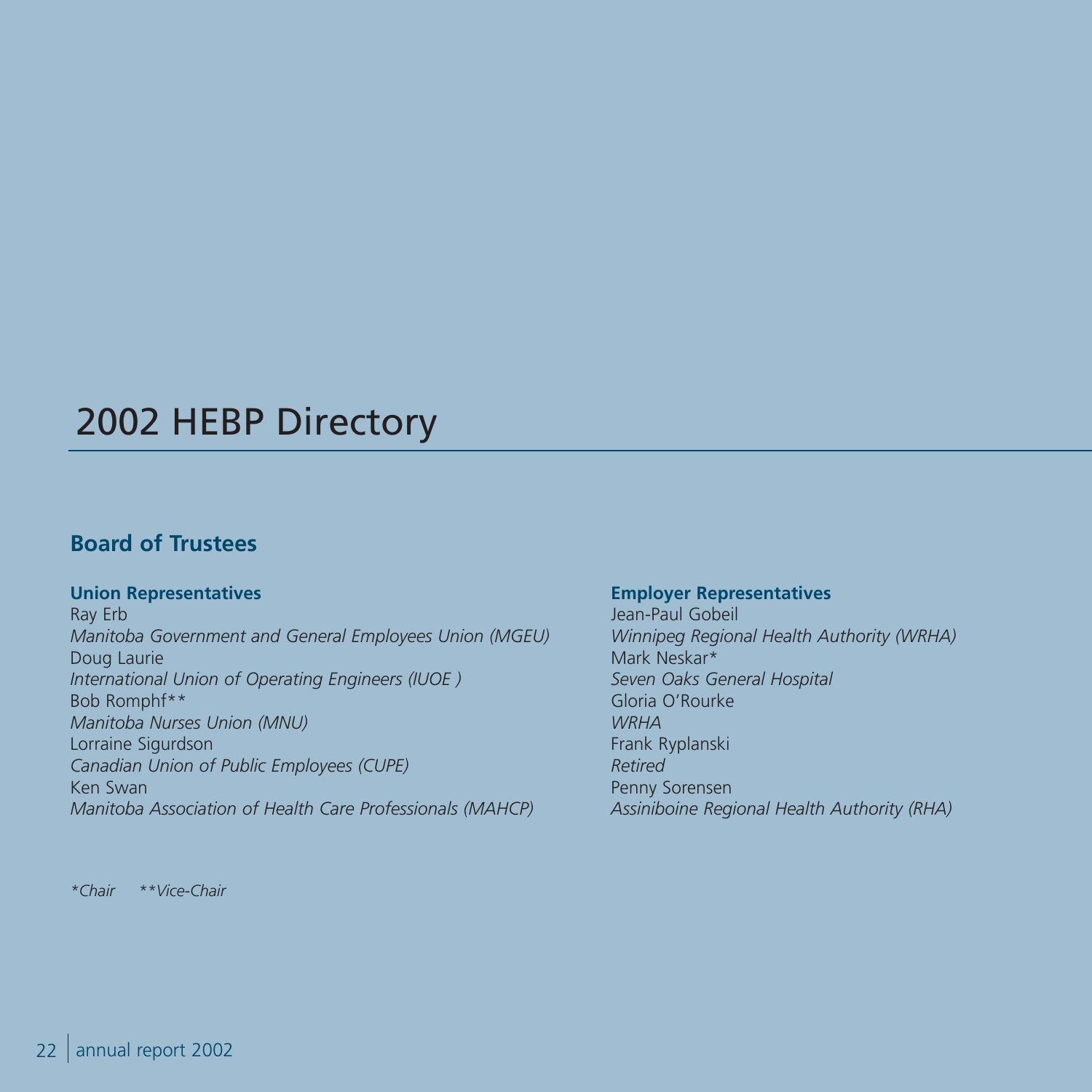#### **Management Team**

John McLaughlin, Executive Director Rohini Halli, CA, Director of Finance Ronald Queck, CFA, Director of Investments Kay Dunthorne, FLMI, ACS, ALHC, Director, Benefits Administration Ron Serediuk, Manager, Benefits Administration Barbara Kieloch, RN, BN, MScA, Manager, Disability and Rehabilitation

#### **Consultants**

Auditor – KPMG LLP Legal Counsel – Koskie Minsky Actuarial Consulting – Eckler Partners Ltd. – Watson Wyatt Worldwide